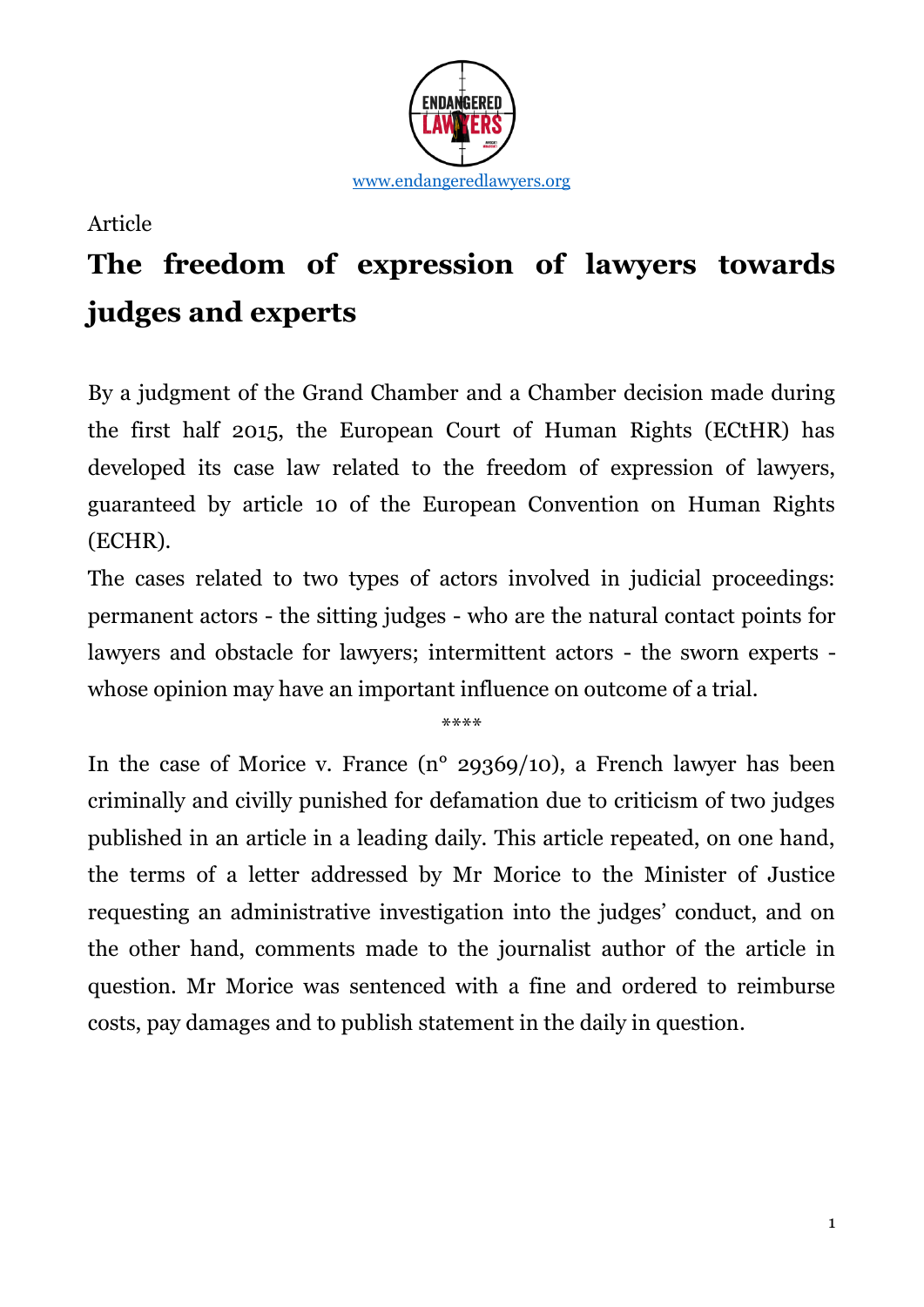

By a judgment of 23 April 2015, adopted unanimously, the Court found a violation of article 10 of the Convention. It was stated in particular that Mr Morice had expressed himself through value judgments, which relied on a sufficient factual basis. His words dealt with a subject of general interest, namely the functioning of justice and the progress of a case which addressed a matter of wide importance and a high level of media coverage.

The significance of the judgment lies in the comprehensive consideration of the case law of the ECtHR related to the freedom of expression of lawyers, which is different depending on whether the lawyer expresses him/herself inside or outside the courtroom.

Its relevance also lies in the fact that, according to the Court, "in view of the specific status of lawyers and their position in the administration of justice … lawyers cannot be equated with journalists. Their respective positions and roles in judicial proceedings are intrinsically different. Journalists have the task of imparting, in conformity with their duties and responsibilities, information and ideas on all matters of public interest, including those relating to the administration of justice. Lawyers, for their part, are protagonists in the justice system, directly involved in its functioning and in the defence of a party."

It also lies in the statement according to which "a lawyer should be able to draw the public's attention to potential shortcomings in the justice system; the judiciary may benefit from constructive criticism."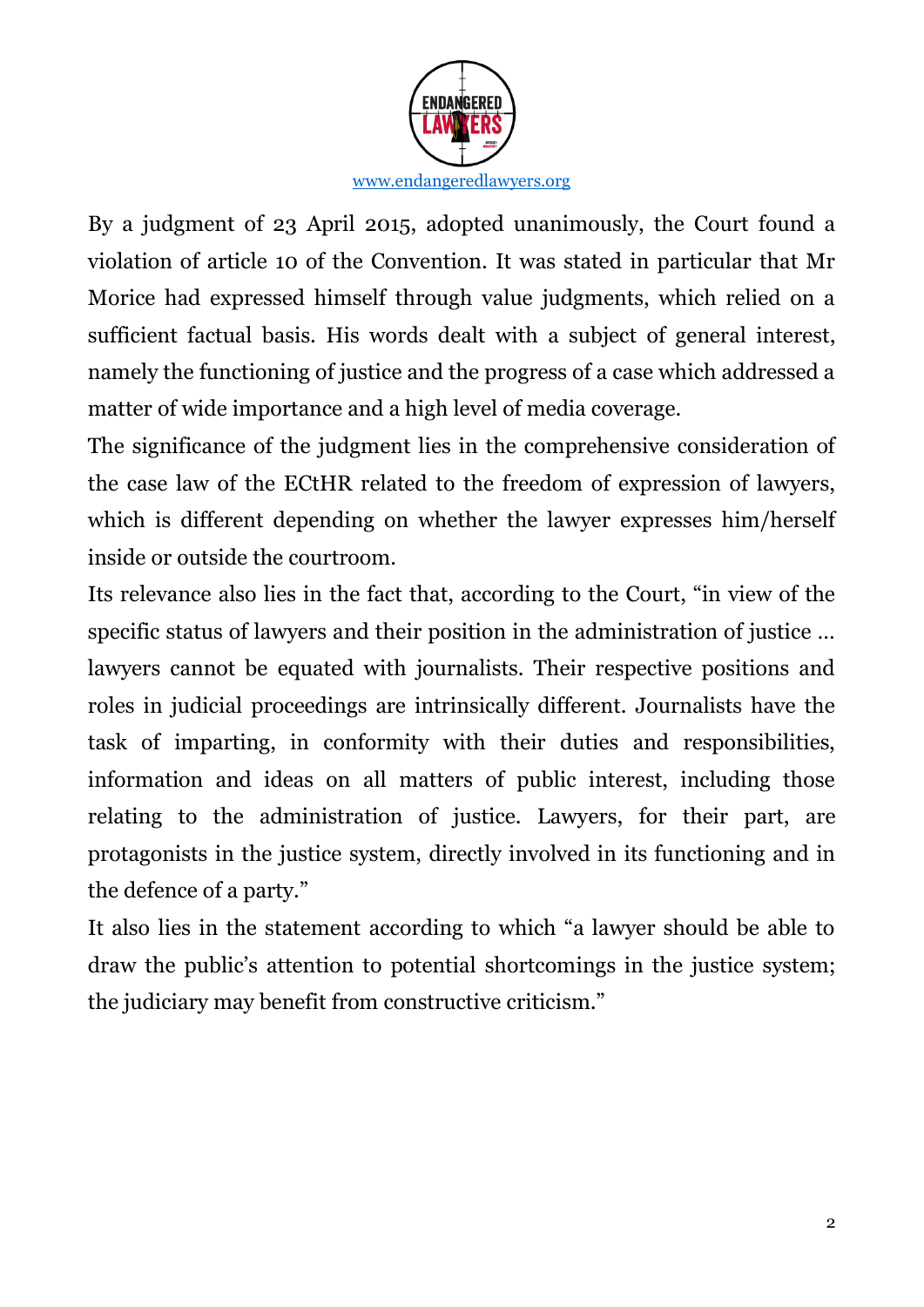

Finally, it lies in the distinction which can be made between judges, who are restricted by the particular mission of the judiciary in society, and lawyers: "the speech of judges, unlike that of lawyers, is received as the expression of an objective assessment which commits not only the person expressing himself, but also, through him, the entire justice system. Lawyers, for their part, merely speak in their own name and on behalf of their clients".

Nevertheless, the Court emphasises that "the proper functioning of the courts would not be possible without relations based on consideration and mutual respect between the various protagonists in the justice system, at the forefront of which are judges and lawyers."

\*\*\*\*

In the case of Fuchs v. Allemagne (n° 29222/11 and 64345/11), a German lawyer had been disciplinarily and penally condemned for defamatory speech towards an expert in informatics, expressed in written observations given to a tribunal and relating to an indictment.

While he was representing a client accused of having downloaded child pornography on his computer, Mr Fuchs had argued that a private expert who was mandated by the Prosecutor's Office to decrypt the data files, who was sworn in before taking up his duties before the judicial authorities, could have manipulated the files in order to obtain the evidence required by the Prosecutor's Office. The expert filed a complaint for defamation, and Mr Fuchs was sentenced, in particular, to a fine.

Subsequently, the disciplinary commission of lawyers reprimanded Mr Fuchs and imposed a fine for having failed to meet his obligation to conduct his professional activities in a conscientious manner and to deserve the trust associated to this profession.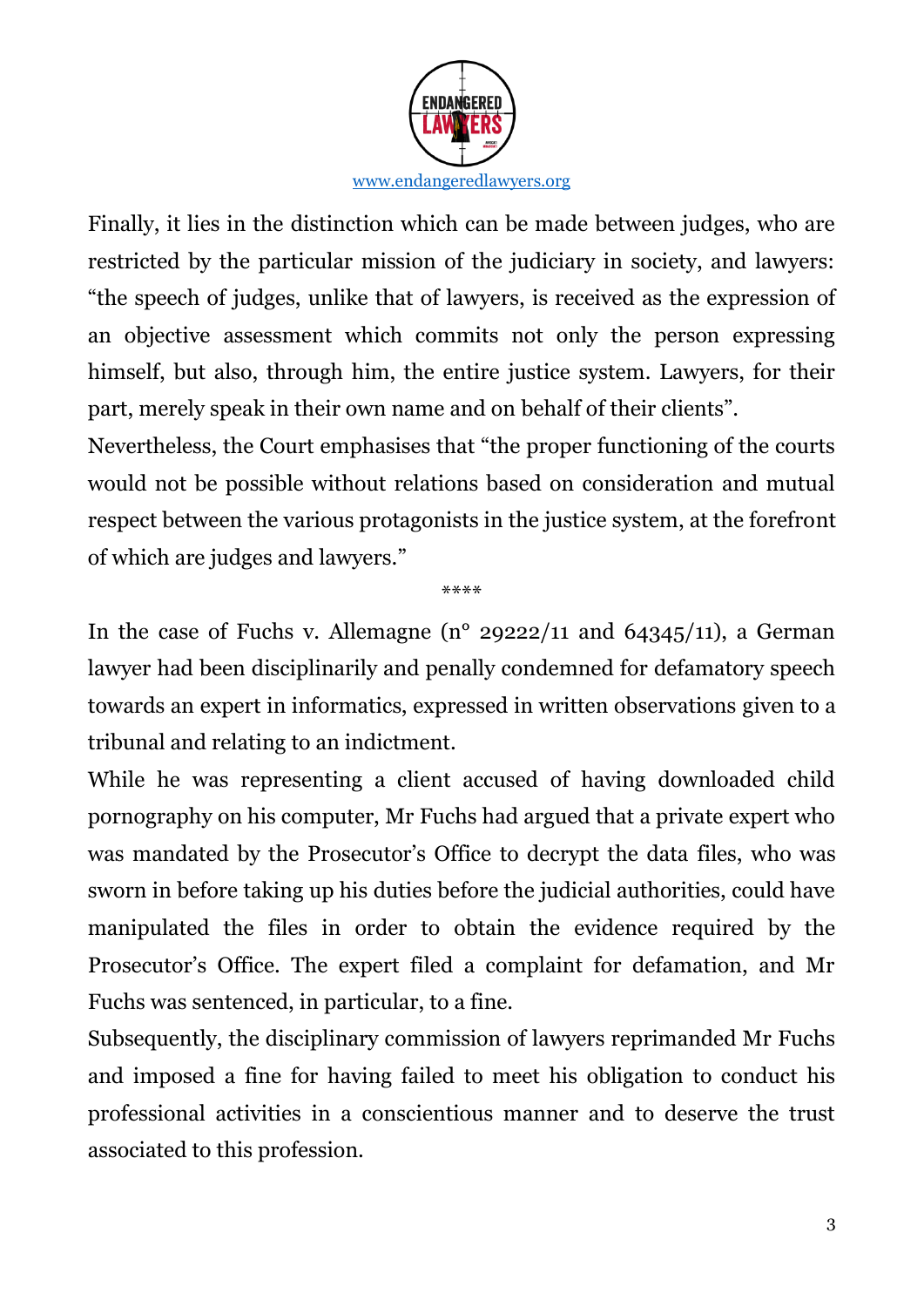

By a decision of 27 January 2015, adopted unanimously, the Court declared the application was manifestly ill-founded and therefore inadmissible. The sanctions imposed on Mr Fuchs constituted an interference with his right to freedom of expression, but they were provided for by law (the penal code and the code of legal professions), they pursued a legitimate goal (protection of reputation and protection of the rights of the sworn in expert), and they were necessary in a democratic society.

The Court assessed that Mr Fuchs could not, in the name of defence of his client's interests, generally suggest that the expert falsified the evidence. Moreover, the comments at issue did not include any objective criticism of the expert's work on the trial, though they were aimed at generally denigrating his work and declaring his conclusions unworkable. Thus they were not justified by the legitimate defence of the client's interests. Furthermore, they were not made in public. Finally, the Court does not judge the fines imposed in the framework of criminal and disciplinary procedures to be disproportionate.

It is the first case where the Court has ruled on a challenge by a lawyer on the integrity of a sworn in expert. According to the Court, sworn in experts "must be able to perform their duties in conditions free of undue perturbation if they are to be successful in performing their tasks. It may therefore be necessary to protect them from offensive and abusive verbal attacks when on duty".

It is an important decision. Firstly, because the use of sworn in experts is relatively frequent in European countries, particularly in criminal matters. Secondly, and more importantly, because the Court does not forbid lawyers to criticise the experts' work at any point, although it sets some reasonable limits in this regard.

\*\*\*\*